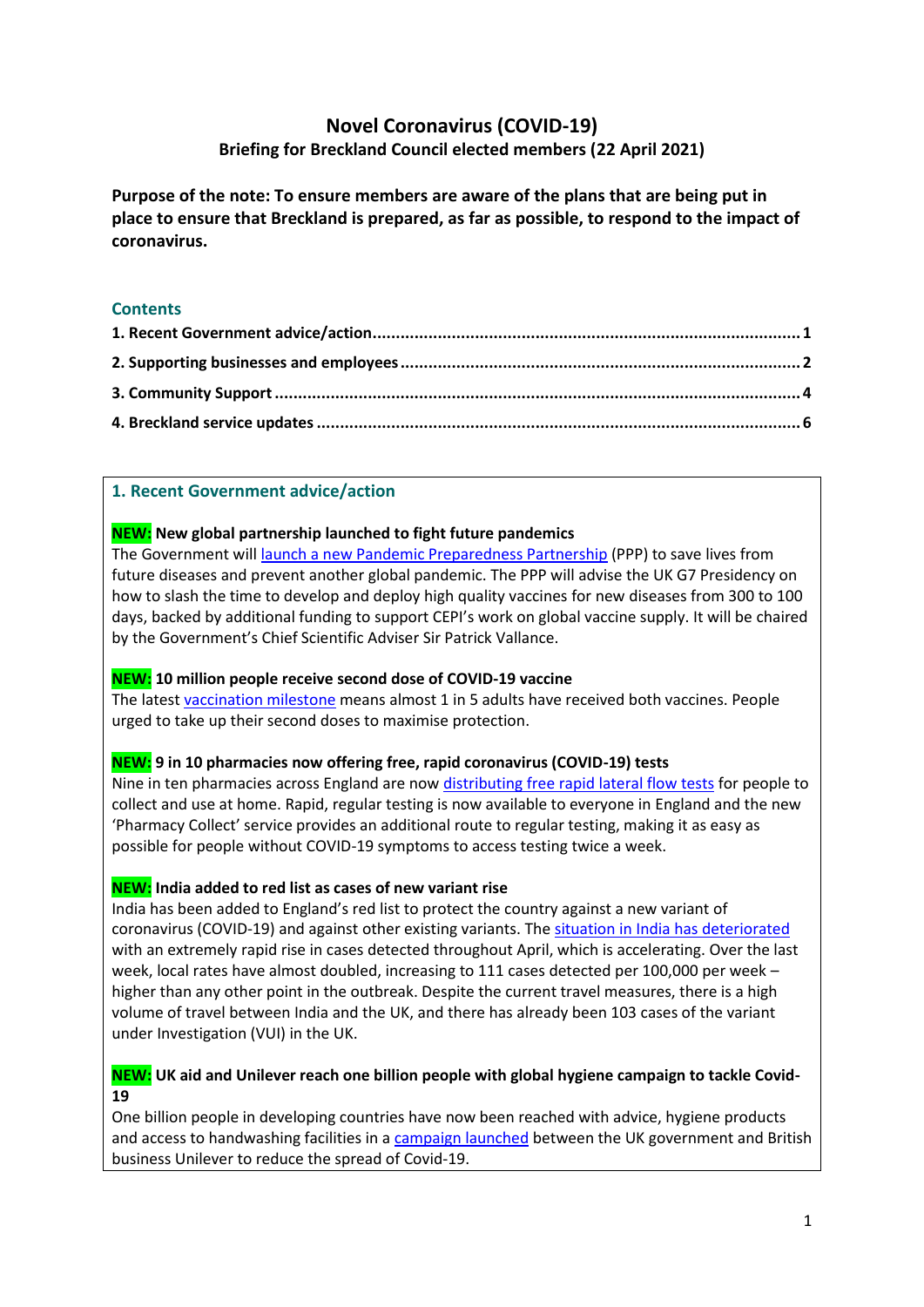## **NEW: New advice issued on COVID-19 vaccination for pregnant women**

The independent Joint Committee on Vaccination and Immunisation (JCVI) has advised that [pregnant women should be offered the COVID-19 vaccine](https://www.gov.uk/government/news/jcvi-issues-new-advice-on-covid-19-vaccination-for-pregnant-women) at the same time as the rest of the population, based on their age and clinical risk group. There have been no specific safety concerns identified with any brand of coronavirus (COVID-19) vaccines in relation to pregnancy.

### **NEW: UK health ministers' statement on JCVI advice**

The JCVI has published its final [advice for phase 2 of the COVID-19 vaccination programme,](https://www.gov.uk/government/news/uk-health-ministers-statement-on-jcvi-advice-13-april-2021) setting out that the most effective way to minimise hospitalisations and deaths is to continue to prioritise people by age. In line with its interim advice, the JCVI has recommended an age-based approach with adults aged 18 to 49 prioritised in descending age order as follows: all those aged 40 to 49 years; all those aged 30 to 39 years; all those aged 18 to 29 years.

The latest government and Health information and advice can be found here: **<https://www.gov.uk/coronavirus>**

### <span id="page-1-0"></span>**2. Supporting businesses and employees**

#### **REMINDER: Business support remains available**

If you know a business that needs support please ask them to engage via our [website](https://www.breckland.gov.uk/article/15960/Grant-Information) or by emailing us[: regeneration@breckland.gov.uk.](mailto:regeneration@breckland.gov.uk)

We have now issued almost £50m in financial support since the start of the pandemic and want to make sure every business in Breckland that needs help, gets help – so please do flag any known issues to us.

### **UPDATED: Restart Grants**

We have been able to pay businesses who meet the national eligibility for "Restart" Grants and have issued almost £6.5m of grant monies. As with recent grant schemes, we are making payments automatically based on previously held data wherever possible, so most companies do not need to 'apply'.

The amount of money a business can receive is based on nationally set criteria, which looks at both the type of business they run, and the rateable value of their premises (only businesses in rateable premises are eligible under this scheme, although this does include those in receipt of 100% rate relief):

| Category                 | Eligible businesses include                   | <b>Grants Available (based on RV)</b> |           |         |
|--------------------------|-----------------------------------------------|---------------------------------------|-----------|---------|
|                          |                                               | $<$ £15 $k$                           | $£15-51k$ | 51k     |
| Non-essential            | Retailers whose products are not necessary to | £2,667                                | £4.000    | £6,000  |
| retail                   | the health and well-being of the public       |                                       |           |         |
| <b>Hospitality &amp;</b> | Hospitality, accommodation, leisure, personal | £8,000                                | £12,000   | £18,000 |
| leisure                  | care and gym business                         |                                       |           |         |

Businesses who have not previously received support will also be able to engage via our single web form, and we will match against eligibility via: [https://www.breckland.gov.uk/article/16267/Covid-](https://www.breckland.gov.uk/article/16267/Covid-19-Business-Grant)[19-Business-Grant](https://www.breckland.gov.uk/article/16267/Covid-19-Business-Grant)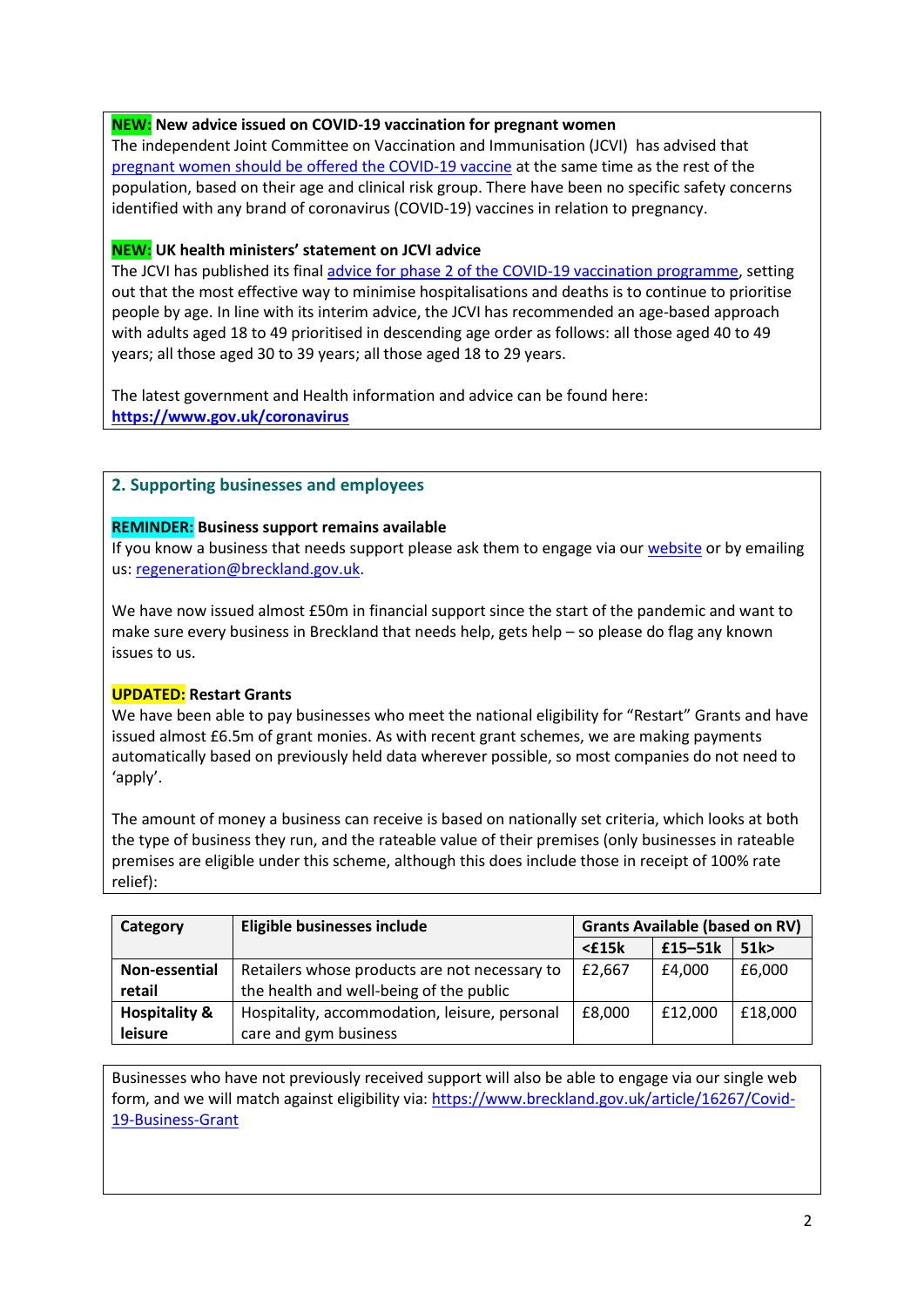# **UPDATED: Additional Restrictions Grants – Breckland's discretionary policy.**

Based on the gaps left from the LRSG (Closed) policy we continue our complementary set of support using Breckland's discretionary resource. Under this approach, any business can apply if they are ineligible for LRSG (Closed) and struggling.

We have reviewed our available funding against current applications and have extended this support to provide additional monies to all recipients to cover businesses through to restrictions lifting in the current roadmap. Eligibility and awards are grouped into four categories for the period 5 January - 15 February (with newly applied top ups shown in brackets):

- Businesses with high fixed property costs, who are forced to close (i.e. B&Bs) £1,334 (topped up with £2,664)
- Businesses with high fixed property costs, who can still open but are struggling (i.e. supply chain, manufacturers) £1,000 (topped up with £2,001)
- Businesses with low / no fixed property costs, who are forced to close (i.e. regular market traders, hairdressers renting space) - £1,000 (topped up with £2,001)
- Businesses with low / no fixed property costs, who can still open but are struggling (i.e. selfemployed, open market traders) £667 (topped up with £1,335)

Any business can apply via[: https://www.breckland.gov.uk/article/16267/Covid-19-Business-Grant](https://www.breckland.gov.uk/article/16267/Covid-19-Business-Grant)

Current awards from Breckland now over £2.5m, supporting over 1,250 businesses.

# **UPDATED: Support for High Streets & Business Support through the reopening period.**

The Prime Minister has confirmed the national roadmap out of restrictions is on track, and our "Spring Back" Programme is fully operation to support. Breckland businesses now able to access a further £2m of support which includes:

- **Shop Front Improvement Scheme**  investing in the biggest ever "Spring Clean" across the District. Any businesses based in Breckland's primary shopping areas, or any customer facing business, will be able to get financial support for improvements and enhancements to their shop frontage – from a lick of paint through to a replacement frontage. Claims of £10,000 received to date.
- **Covid Safe and Adaptions Grants –** helping businesses shoulder the burden of trading in a Covidsafe way and meet the challenges of serving under restrictions. Grants of up to £5k will be available to invest in safety; or change business practices. From extra PPE and screens, through to a new marquee or outdoor seating. Claims of £45,000 received to date.
- **Covid Safe Scheme**  helping customers easily see the efforts businesses are making to ensure Covid safety, with a simple accreditation scheme delivered by Breckland Public Protection
- **Continued Investment in Shopper Safety**  with new and replacement hand sanitiser stations in all busy shopping areas, and friendly Covid Support Officers helping assure safety 6 days a week
- **Expanded Enjoy Discover Explore Campaign**  promoting and highlighting the local shopping and leisure offer across Breckland, with branding now bespoke to each Market Town
- **Digital Breckland –** building on the highly successful scheme Breckland Digital High Streets enabling any Breckland-based business to get support for their digital offer, with grants towards making key digital changes from a new payment system, through to search engine optimisation. Claims of £74,000 received to date.
- **Expanded enterprise and start-up scheme**  having already created 10 new businesses since Christmas, we are looking to grow the pipeline of new innovative businesses further. With finance and advice for new entrepreneurs looking to start-up locally. Claims of £39,000 received.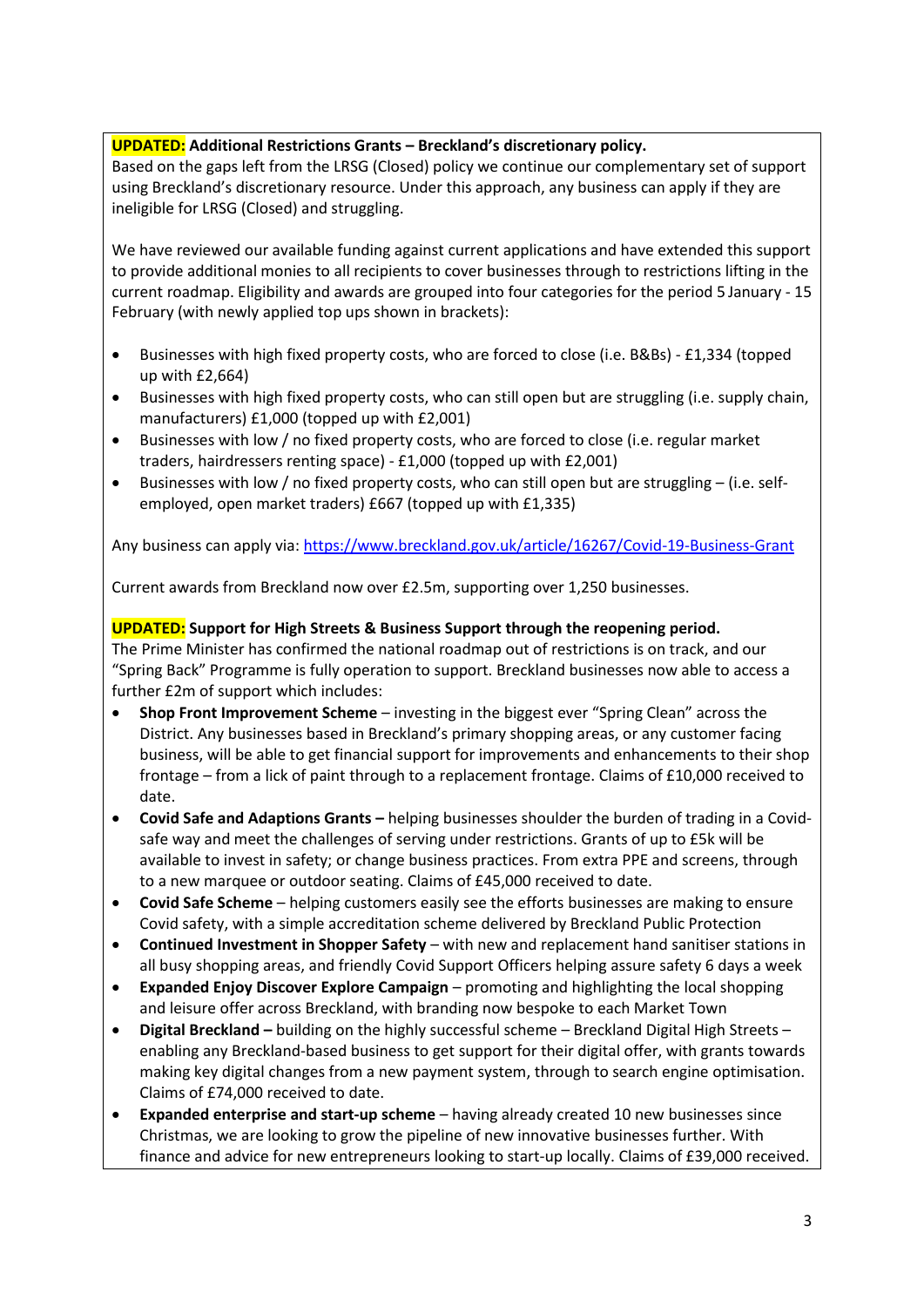• **Support grants for businesses outside of national schemes** –As part of commitment that no business in need goes unsupported, Breckland's discretionary scheme extends grants to any Breckland-based-business ineligible under national schemes – including self-employed, market traders and mobile traders.

Information and applications can be found at: <https://www.breckland.gov.uk/businesssupport>

This programme was designed based on over 500 individual businesses input, and we are activity reviewing plans and programmes all the time. Should Members identify any issues they think we could be supporting, please let us know at: [regeneration@breckland.gov.uk](mailto:regeneration@breckland.gov.uk)

# **UPDATED: Growth Programme**

- **Town Delivery Plans – the 'Future Breckland' Project -** The Project is now live following appointment of a lead delivery partner. For it to more easily resonate with different audiences, the project will now be working under a new title 'Future Breckland: Thriving People & Places'. The next stage of activity is information gathering and planning, with the first major piece of work due to focus on Dereham. Further details will be made on the project [website.](https://www.breckland.gov.uk/future-breckland) Any questions can be addressed to the Project Team on [tdps@breckland.gov.uk](mailto:tdps@breckland.gov.uk)
- **Snetterton Power & Masterplanning**  we have recently achieved planning consent for the new substation and presently await a firm price from UKPN for the construction cost.
- **Thetford HIF** the design stage has now concluded, and we are starting to receive Balfour Beatty's commercial offer and have commenced a detailed review.

# <span id="page-3-0"></span>**3. Community Support**

#### **NEW: First Breckland businesses receive Covid Safe Scheme accreditation**

A number of businesses across Breckland have been recognised by Breckland Council for putting in place stringent measures that protect staff and customers from the spread of coronavirus. Our Covid Support Officers have recently been carrying out visits to high street shops and businesses to check their compliance with the latest national guidance. These include providing hand sanitiser, installing screens, wearing masks, encouraging social distancing, and putting in place one-way systems.

Those that have put in place significant measures and committed to closely following the guidelines are being granted 'Covid Safe Scheme' accreditation. We launched the initiative to highlight businesses that are going above and beyond to stop the spread of covid-19 and to give people confidence that they can choose to shop local and remain safe.

Businesses that receive accreditation are being given a window sticker to display to customers and are being added to a roll of honour on the council's website. People can see a list of businesses which have been assessed and received the accreditation on our website and via our social media promotion. Businesses can also put themselves forward for a free assessment via our website: [www.breckland.gov.uk/covid-safe-scheme](http://www.breckland.gov.uk/covid-safe-scheme)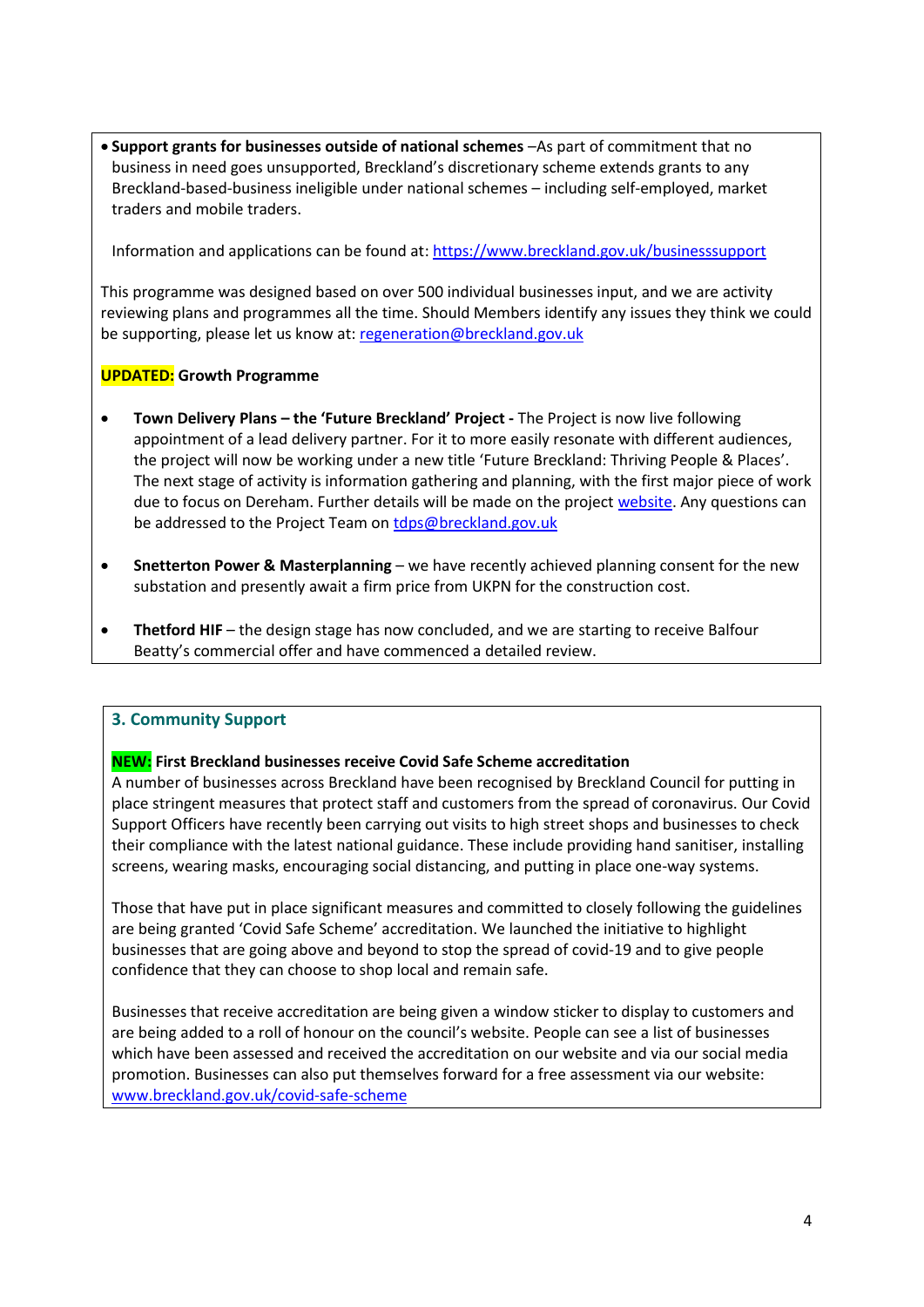### **UPDATED: Dereham to host asymptomatic testing programme**

The asymptomatic testing programme will be offered in Dereham next, after it concludes in Swaffham on 24 April. It has already been delivered in Watton, Thetford and Attleborough.

The team will be offering tests at Morrisons supermarket's car park in Dereham offering tests over 10 days:

- Tuesday, 27 April & 4 May: 8am 8pm
- Wednesday, 28 April & 5 May: 8am 8pm
- Thursday, 29 April & 6 May: 8am 8pm
- Friday, 30 April & 7 May: 8am 8pm
- Saturday, 1 May & 8 May: 8am 8pm

To make tests as accessible as possible, people will be able to walk-up without an appointment. Alternatively, people can choose to book an appointment slot a[t www.norfolk.gov.uk/rapidtesting](http://www.norfolk.gov.uk/rapidtesting)

Around 1 in 3 people have coronavirus without displaying any symptoms so asymptomatic testing will help identify more positive cases and ensure those who are infected isolate and stop spreading the virus.

### **REMINDER: Self isolation Support available**

People required to self-isolate can access practical, social, or emotional support to do so from Breckland Council or its partners.

The new Self-isolation Support Operating model focuses on:

- Financial support for people on low incomes who are unable to work from home and will lose income through self-isolating.
- Practical, social, and emotional support for those who need it, organised by councils and community groups.

• Targeted enforcement of breaches of the legal requirement to self-isolate, as well as council enforcement against employers who pressure their employees to break self-isolation when they are required to do so.

• Communications to improve awareness of when people need to self-isolate, how long for, what this involves, its importance in stopping the spread of the virus, the support available and the consequences of breaking the rules.

Members can still make direct referrals for residents in need of support by emailing [communitysupport@breckland.gov.uk](mailto:communitysupport@breckland.gov.uk)

#### **REMINDER: Inspiring Communities support**

Our £1m Inspiring Communities support is available for vulnerable people across the district. The programme focuses on helping people impacted by county lines drug and people trafficking, poor mental health, loneliness and isolation, and domestic abuse.

<span id="page-4-0"></span>For more information on the services available, please visit our website <https://www.breckland.gov.uk/community-wellbeing>